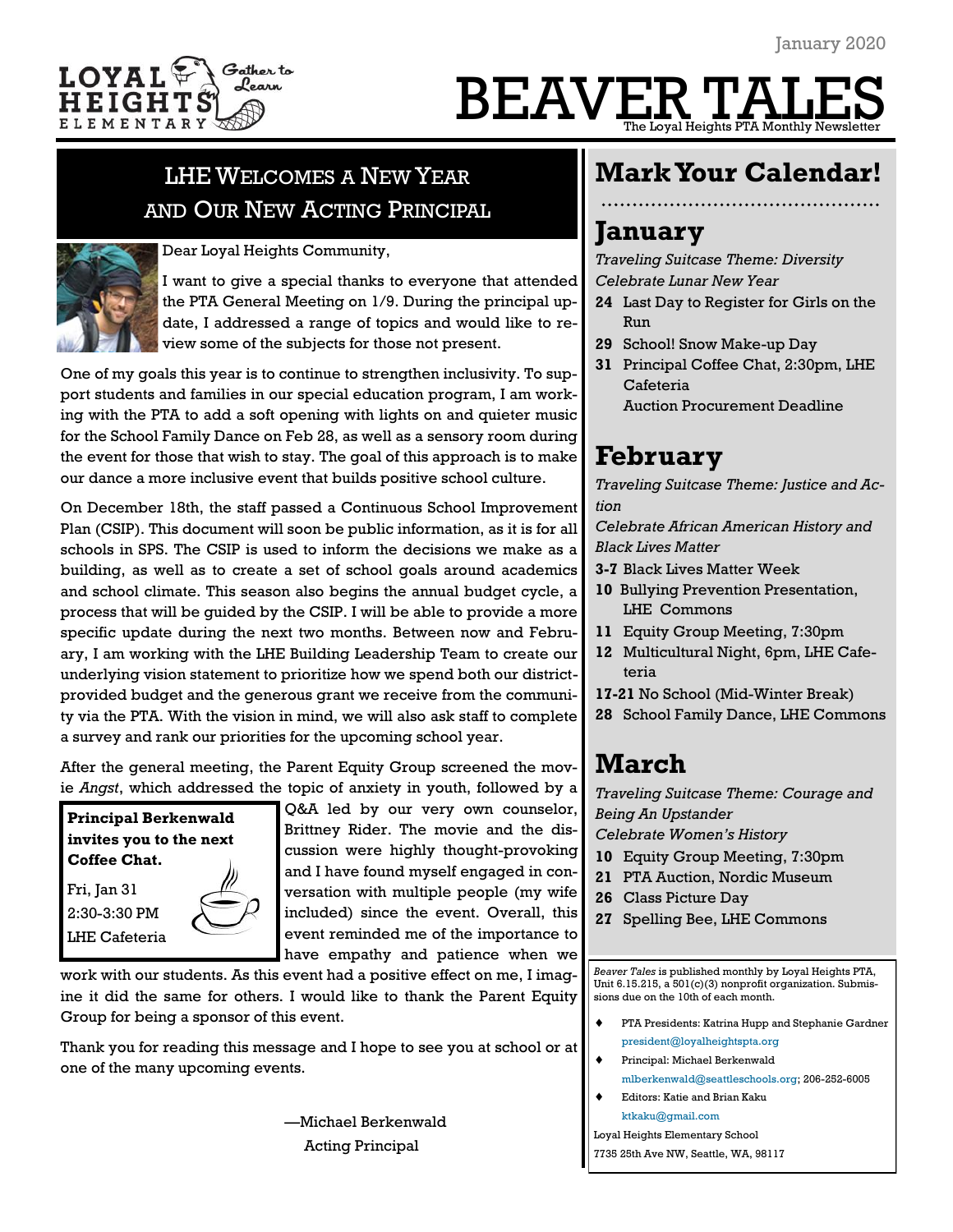# FROM OUR PTA PRESIDENTS KATRINA HUPP AND STEPHANIE GARDNER

Happy New Year! We hope you had a wonderful time with your families this past holiday season.

This new year's wish comes with appreciation for the amazing parents and families that volunteer their time throughout the year. It's hard to believe that the school year is almost halfway over, and we have so much left to accomplish before summer is here. We have recently added several exciting events to the PTA calendar, including a Bullying Prevention Presentation on February 10th and Family Dance on February 28th.

Our Auction leadership team and volunteer committees are very busy planning our largest fundraiser of the year. Thank you to all who have volunteered to host a grade-level parent party, create classroom auction art pieces, and reach out to our community for procurement items. Some are volunteering in these roles for the first time, and we encourage the veterans to pass on the knowledge and expertise, stay focused and have patience with each other! This is sure to be a fun community event, and we cannot wait to celebrate on March 21st at the Nordic Heritage Museum!

Finally, we wanted to express our appreciation of how Principal Berkenwald has been working so hard to embrace his new role here at Loyal Heights. From the very beginning, he has actively sought feedback from the PTA, engaged with parents in meetings and coffee-chats, and has been a positive presence in the classrooms and hallways. We appreciate your hard work, Principal Berkenwald, you are truly embodying what it means to be a collaborative leader and team member.

### PTA AUCTION NEWS

#### **Grab Your Primo Spot to the Beaver Beach Bash!**

It's time to leave your ankle biters at home, round up your favorite cats and dudettes, and buy your tickets to the Beaver Beach Bash. It's sure to be a gas.

We are staying local with the party taking place at the Nordic Museum. Good news for you, you don't have to blow the doors off to get there. We're going old school and harkening the halcyon days of a 60's beach party.

Snag your tickets online by Feb 10: [lhes.ejoinme.org/tickets](https://lhes.ejoinme.org/tickets)

*(Translation: [www.cougartown.com/slang.html\)](https://www.cougartown.com/slang.html)*



#### **Donations Needed!**

Each year, our community puts together an awesome slate of auction items and it's thanks to YOU! We're looking for fun donations to make this the best year yet. Looking for ideas on what to donate? Do you have season tickets? Maybe you know a business willing to donate? Perhaps you know a local celebrity and can procure signed memorabilia? Do you have access to a unique behind-thescenes hometown expe-

rience? These are just a few ideas of what we're looking for! Procurement deadline is Jan 31.



To donate: lhes.ejoinme.org/

**JUST FOR KIDS! What did the beach say to the tide when it came in?** *Long time, no sea.*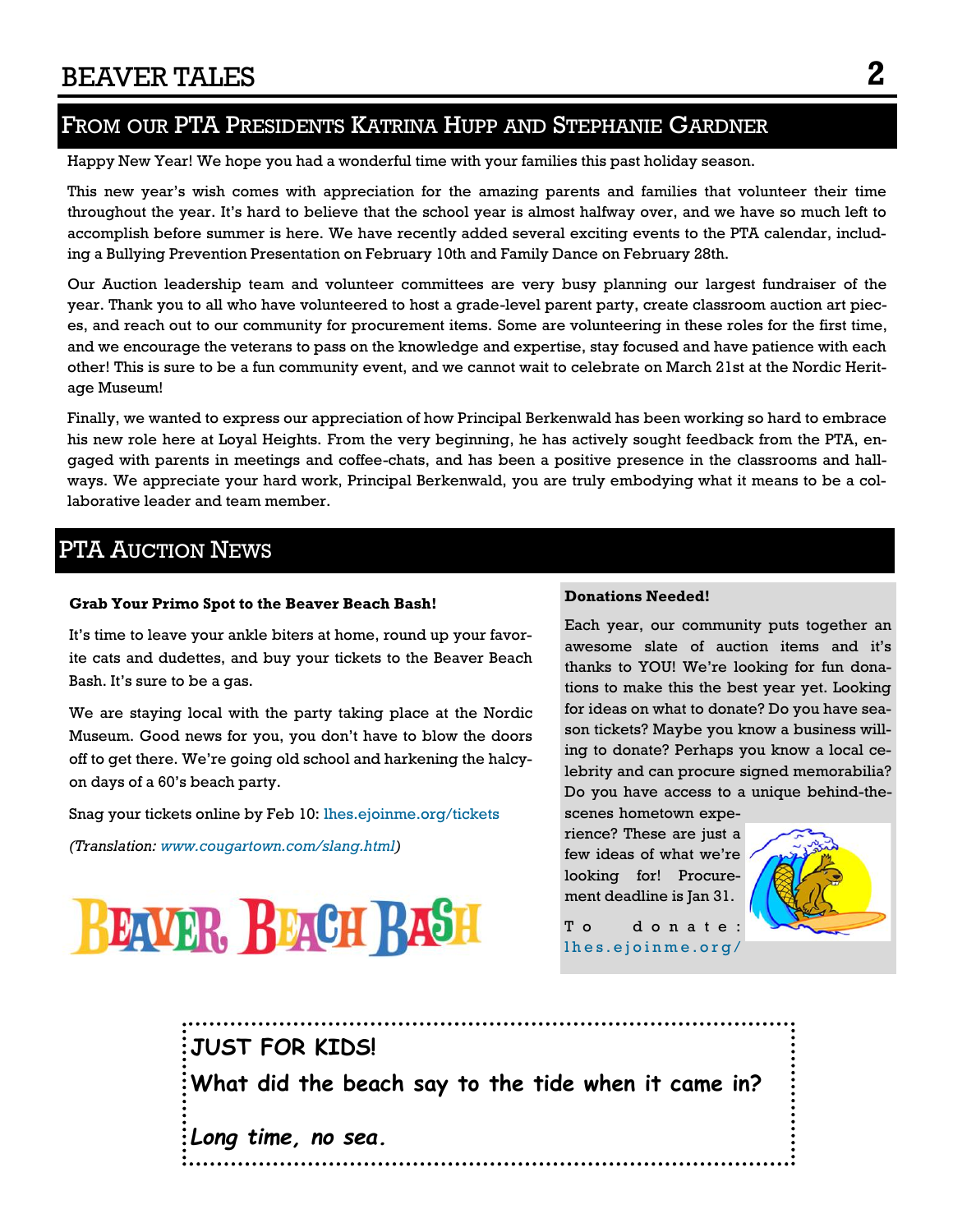# MEET OUR PTA OFFICERS—THE BACKBONE OF PARENT SUPPORT



### **Kali Sakai Co-Treasurer**

This is our family's 6th year at LHE and currently we have a 2nd grader here and a 5th grader at

Cascadia. I am grateful to share the role of treasurer with Danielle Kisker.

My professional background was in digital media, broadcasting, mobile gaming and most recently, writing, but I have always been fascinated by financial planning and spreadsheets. While there are obvious responsibilities like writing checks, making deposits, running reports, reconciling bank statements and tracking the budget, we also oversee preparation of the PTA tax returns, apply for the gambling license for the auction raffle and renew the PTA's insurance policy.

It's a privilege to have such a well-resourced budget to steward and, prior to this year, I had always wondered how the PTA chose the items in the budget and how they set goals for fundraising. Additionally, having been an advocate for fully-funding schools at the state level, it was important to me to understand where the state funding stops and where the PTA funding begins. I will endeavor to support our team and community to the fullest and to speak up when I see areas where we can improve.

# **Sabrina Savarin Co-Volunteer Chair**

We been at LHE since 2015 when our son entered Kindergarten. Our entire family has made wonderful friendships here simply by showing up at the events and activities that LHE offers! I love that as busy parents we are offered numerous school/PTA-sponsored activities that provide educational opportunities to foster our growth into parenthood, that cele-

brate diversity and inclusion, and which help us bolster our connections to our neighbors and broader community. These are so meaningful and impactful to our lives and our children's lives and it was for these reasons that I started volunteering.

I started small, copying work for teachers and sending emails from home as Room Parent. I enjoyed these roles so much that I wanted to get more engaged and eventually took the leap sharing the role of PTA Volunteer Coordinator. Participating in daily life at our school is truly rewarding: I love getting to know my son's teachers, meeting his friends and their families, and seeing some of the inner-workings of the school day. We feel so grateful that our child is able to grow up in a connected and engaged school which we see as a cornerstone to our community at large.

## STUDENT WRITING SHOWCASE: CELEBRATING UNICORNS!



The unicorn is TOP. She is my pet! My pet is fun! She can fly! We fly toogeth!

Sarah K, 1st grade

I see a mrmad and a Uoonkoorn. The mrmads name is Clisa. And the uonkoorns name is Amelia.

Naomi B, 1st grade

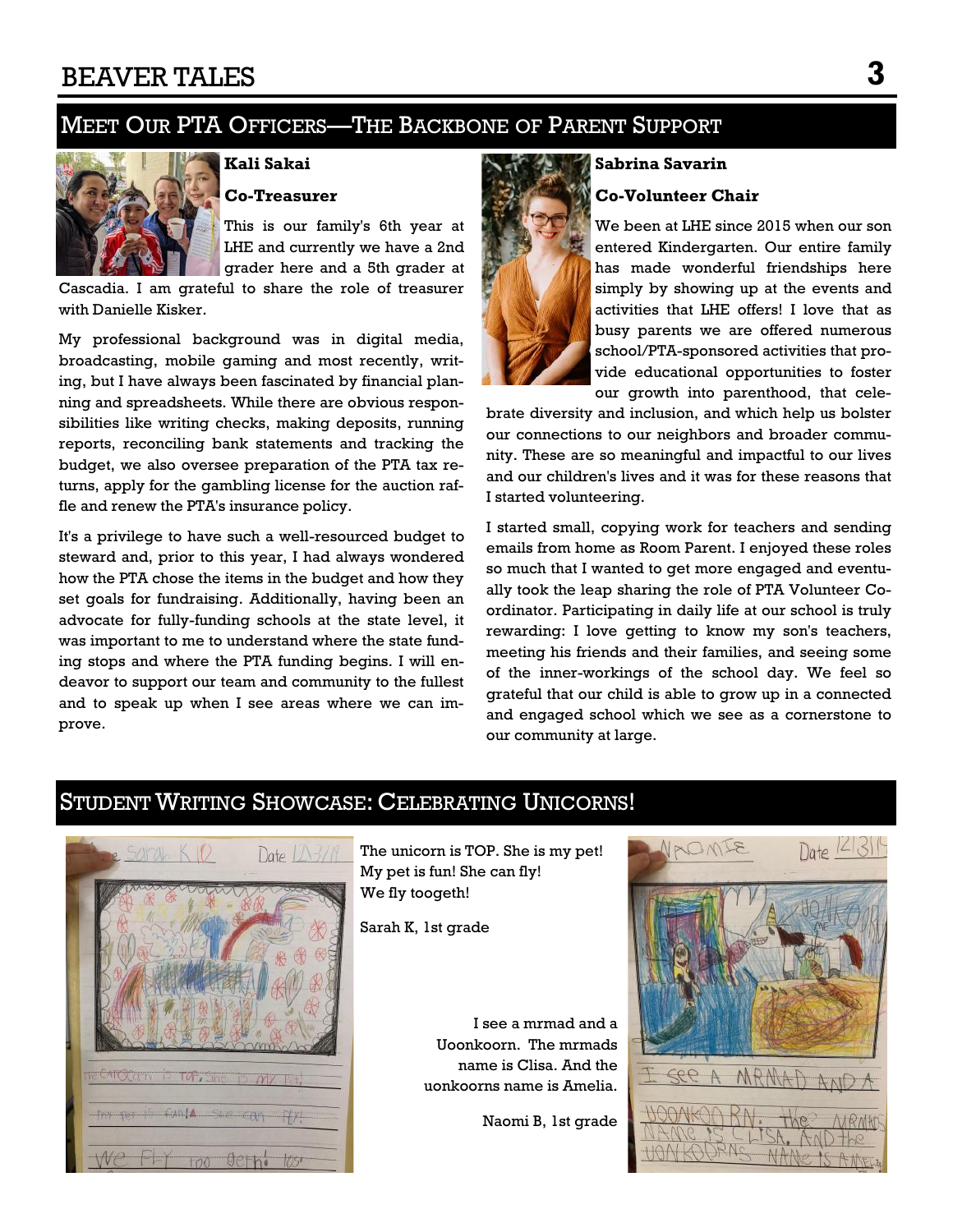# MULTICULTURAL NIGHT

#### **MARK YOUR CALENDARS!**

On **Wed, Feb 12**, we are celebrating the different cultures and nationalities of Loyal Heights! In addition to celebrating the cultures of the world, we want to encourage families to represent cultural diversity within the US. This is a fun way to explore your roots as a family!

If you are interested in representing a country or US state, contact Diana Solorzano ([dianasolorz@gmail.com\)](mailto:dianasolorz@gmail.com) and Meeah Park [\(meeah@icloud.com\)](mailto:meeah@icloud.com). Look for a flyer in kid mail with more details.

*Guarantee your spot at the LHE Culinary Event of the Year! Email Diana and Meeah to reserve your booth!*

# DID YOU SPOT THE FLOCK?



Looking forward to Valentine's Day but unsure how to tell your LHE neighbors and friends how much you love and appreciate them? Flock them!

An unusual phenomenon has arrived in Loyal Heights! A stand of flamingos made its way north to our little neighborhood to warm up Loyal Heights for the Beaver Beach Bash. But have no fear! The LHE PTA Auction Team happens to also be trained flamingo experts.

Donate to the LHE PTA and have our flocking crew flock your friends, family, and neighbors.

Check out all the deets, pick your mark, and let us do the work!

Online at: [bit.ly/2uRV0Xz](https://bit.ly/2uRV0Xz)





*A flamin-stop.*

# WHERE TO FIND SCHOOL NEWS

- √ **EMAILS: LHPTA** *Weekly Update* (Katherine Diers, [kdiers@comcast.net\)](mailto:kdiers@comcast.net); *School Messenger* from LHE and SPS (Kathy Katzen, [kkatzen@seattleschools.org\)](mailto:kkatzen@seattleschools.org)
- √ **MONTHLY LHPTA NEWSLETTER,** *Beaver Tales:*  via Kidmail and at [www.loyalheightspta.org/](http://www.loyalheightspta.org/connect) [connect.](http://www.loyalheightspta.org/connect) Email Katie Kaku ([ktkaku@gmail.com\)](mailto:ktkaku@gmail.com) with news, announcements, photos, raves, story ideas.
- √ **LHPTA WEBSITE:** [www.loyalheightspta.org](http://www.loyalheightspta.org)
- √ **LHPTA FACEBOOK PAGE:** LIKE us and link via [www.loyalheightspta.org](http://www.loyalheightspta.org) homepage.
- √ **LHE WEBSITE:** loyalheightses.seattleschools.org

### SUPPORT BALLARD PERFORMING ARTS

### *Ballard High School Performing Arts*

#### **61st Annual Spaghetti Dinner**

### **Feb 1, 5:30-8:30pm, Ballard HS Commons**

This fundraiser is your one chance to hear all 15 Ballard HS Performing Arts groups! This year's theme is 90's music. Plus, catch a sneak preview of the musical, *Xanadu*. Tickets available online or at the door… [ballardperformingartsboosters.org.](ballardperformingartsboosters.org)

### **STUDENT WRITING SHOWCASE**

Dear Mr. B I want winter brake to be shorter because I like school.

Dear mr.B I Wont winter<br>Brake To be shorm<br>Becaus I like<br>School. ool.<br>From: HelenT

From: Helen T (1st grade)



Students celebrate Martin Luther King Jr. by singing *We Shall Overcome* during an assembly.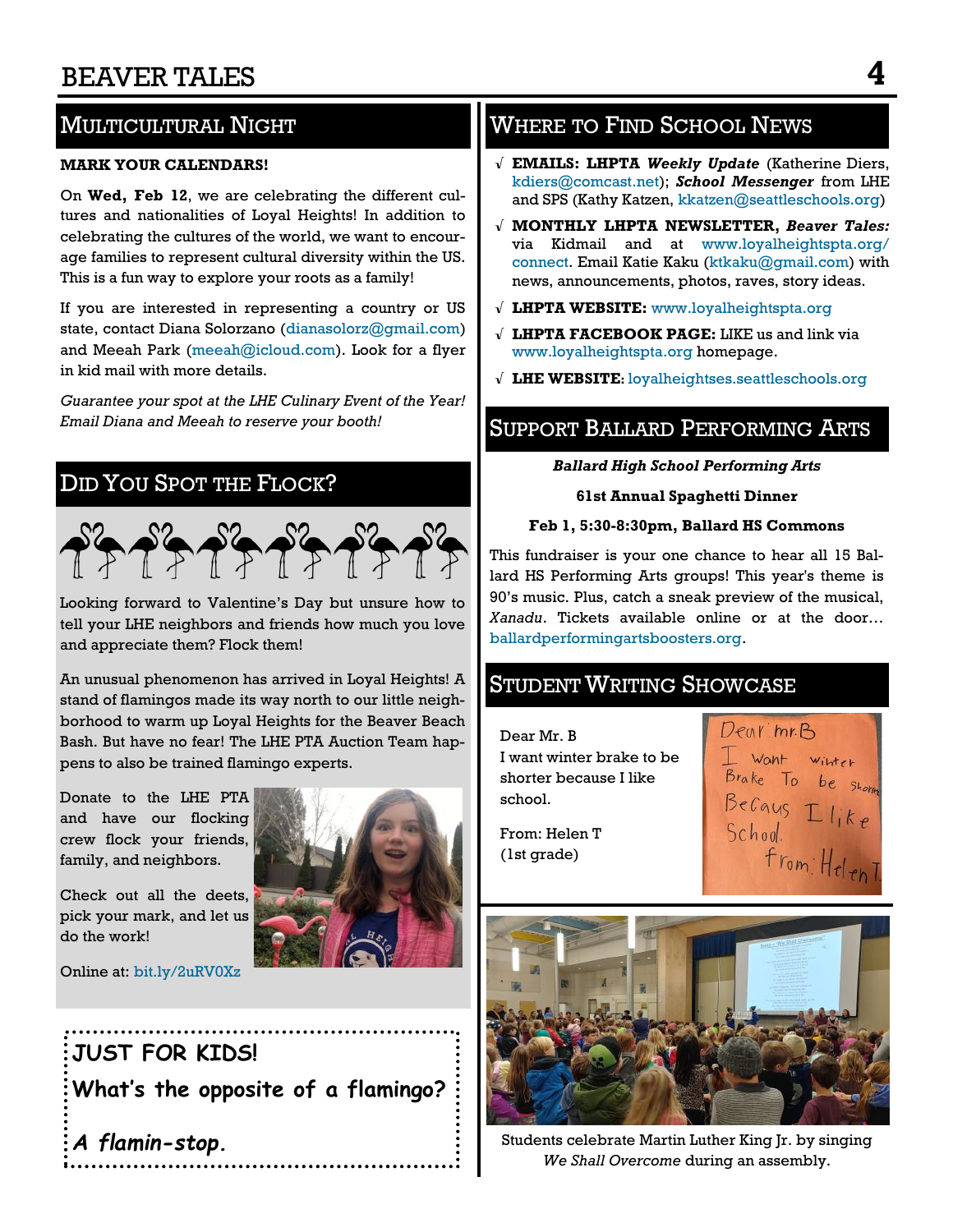# HIP PACKS AND A REFLECTION ON GIVING FROM AN LHE PARENT

We've just concluded the "season of giving" and we're still in the midst of a "season of reflection." One reflection is a new awareness for giving our best to those in need and a realization that those in need might be our friends and neighbors. Just last weekend, my girlfriend shared how her family was a recipient of a Giving Hands Mitten. We're still collecting food donations—so remember to add just one more thing to your grocery cart for HIP!

My volunteering has brought me an awareness that this ongoing food drive need not be one of clearing out the back of my pantry or even the front of my pantry, but rather my giving can align with what I purchase for my family. I've been following my own advice and have created a habit of adding a few more things to my grocery cart: shelf-stable milk (e.g. Horizon mini-packs); servingsized crackers (e.g. Ritz individual packs); Madras Lentils or sixpack of soup (hellooo, Costco!).

### **HUNGER INTERVENTION PROGRAM (HIP) PACK NEEDS** *(assigned by grade)*

**K/5th**: Entrée item (e.g. Madras Lentils, Thai Vegetable Peanut, Healthy Choice Soups)

**1st/3rd:** Whole-grain crackers

**1st/2nd:** Dried fruit snacks

**2nd:** Wet fruit snacks (e.g. applesauce pouch, peach cup, can of Mandarin oranges)

**3rd:** Serving-size protein

**4th:** Serving-size milks (e.g. Horizon 8 oz)

I feel honored to have the ability to do things like "add one more thing to my cart." The official "season of giving" is over, but we don't ever have to stop being generous.

*-Marissa Kaiser*

### LOYAL HEIGHTS CELEBRATES OUR READERS!



Over Winter Break, our librarian Mrs. Blangy challenged Loyal Heights students to be extreme readers. All submissions were creative and wonderful. Staff voted on their favorites this week.

The winner is Maya H (3rd grade).

Honorable mentions go to Emily D, Calvin M, Will W, and Ryder M.